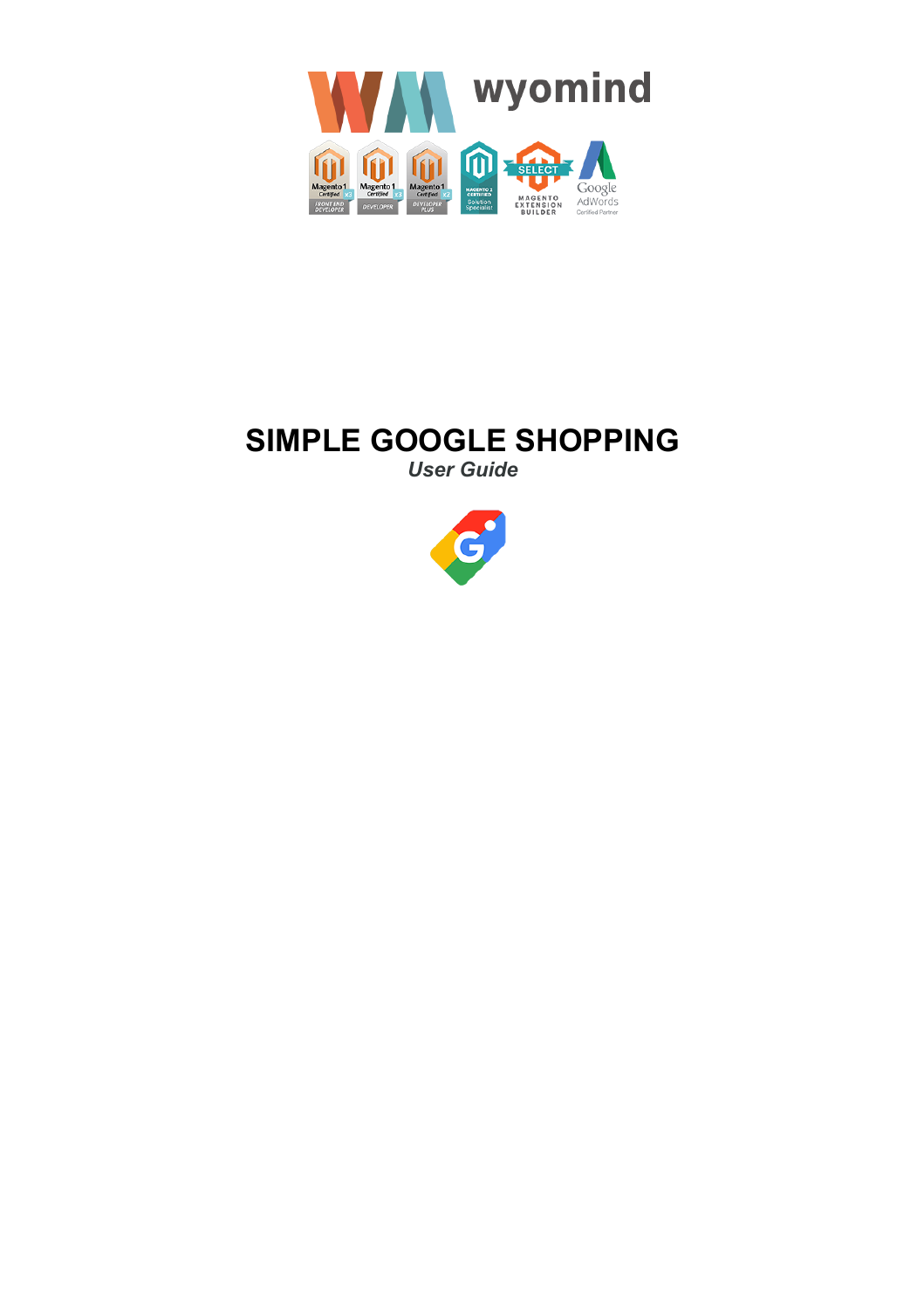In order to use *Simple Google Shopping*, you should be aware of what Google Merchant and Google Shopping are.

Here is some basic knowledge about Google Shopping and data feed management.

What are Google Shopping and Google Merchant?

Google Shopping is a free Google service allowing customers to find and compare products they want to buy online. If you are an online merchant, you can submit all your products to Google Shopping and attract potential customers by allowing them to view your products more easily.

Google Merchant Center is a tool that helps you upload your store and products data to Google and so make it available for Google Shopping ads.

How to create my Google Merchant Account?

In order to submit your products to Google Shopping, you need to create a Google Merchant Account.

Once you account created, you'll have access to the Google Merchant interface. There you can manage all your product data feeds and plan any daily, weekly or monthly updating tasks.

What is a products data feed?

A data feed is a file made up of a unique group of attributes that define each one of your products. This allows customers to search and find your items more easily. This file is similar to a RSS data feed but includes some specific XML tags used by Google Merchant Center or any other shopping engine.

How to create a products data feed?

*Simple Google Shopping* and Data Feed Manager are two Magento 2 extensions that allow you to quickly configure, generate and automate several product data feeds.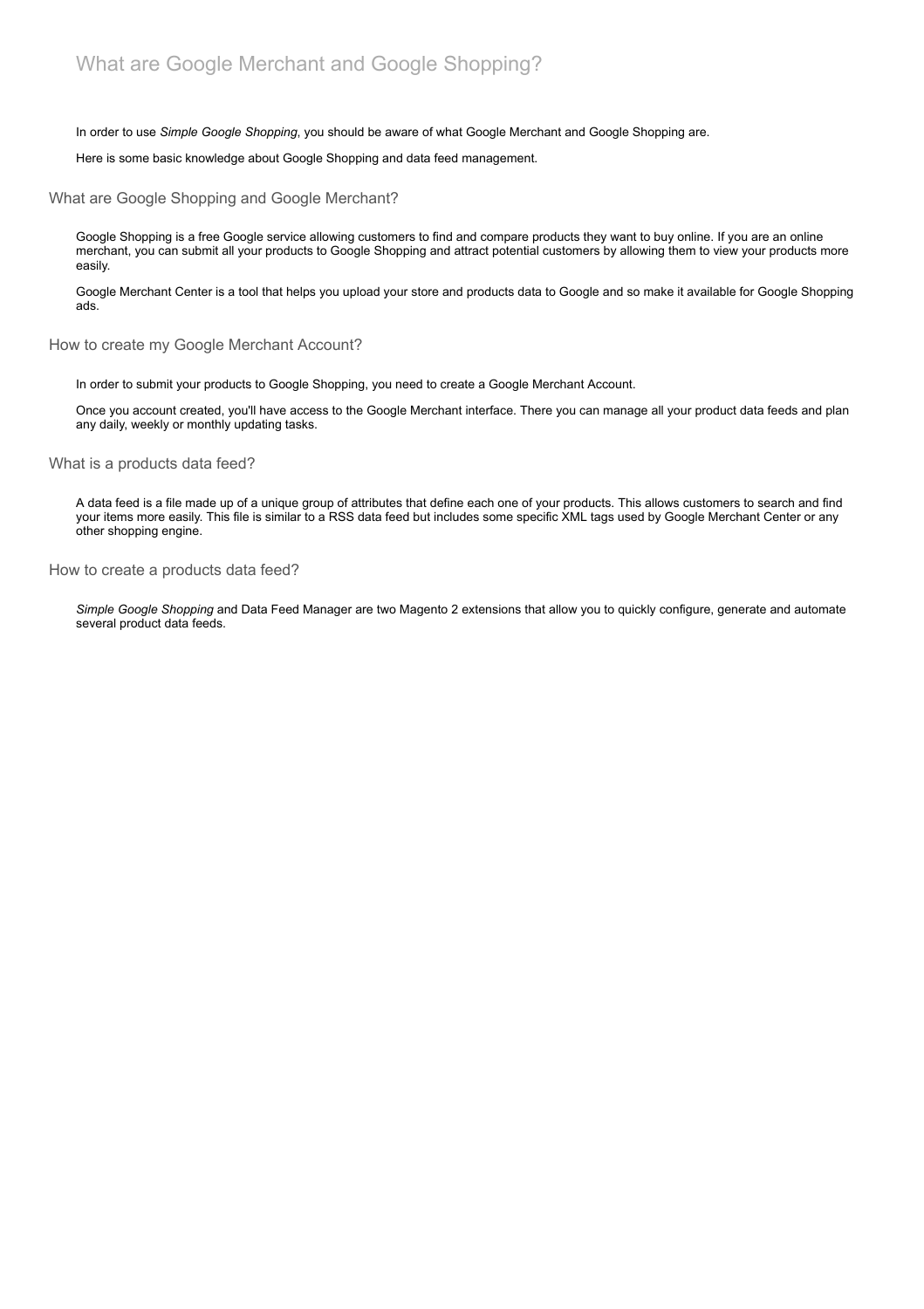# STEP 1: Configure Simple Google Shopping in a general way

Before being able to configure your data feeds, you should configure the extension in a general way. To do so, go to:  $\odot$  STORES  $\odot$  SETTINGS  $\odot$  CONFIGURATION  $\odot$  WYOMIND  $\odot$  SIMPLE GOOGLE SHOPPING

## Cron job reporting

In the **Cron job reporting** tab, you can activate the cron job reporting and fill in an email address to receive the reports. You can also rename the reports as you want.

| Enable cron job reporting<br>[global]  | Yes                                        | ٠ |
|----------------------------------------|--------------------------------------------|---|
| Sender Email<br>[store view]           | sender@email.com                           |   |
| Sender Name<br>[store view]            | Sender                                     |   |
| Send the reports to<br>[global]        | mail1@email.com,mail2@email.com            |   |
|                                        | Emails must be separated with a comma (,). |   |
| <b>Report title</b><br><i>[global]</i> | Simple Google Shopping - report            |   |

#### Core Settings

In the **Core Settings** tab, you'll need to configure a certain number of fields.

#### **In Items in preview:**

By default there are 10 items in preview, if you want you can reduce or increase that number.

**If Items in buffer:** 

By default, products are inserted into the file on the server every 10 items but you can reduce or increase that number.

**Items in SQL request**:

By default, there are 1500 items in each MySql query.

**Number of advanced filters**:

By default, you have 10 advanced filters. If you need more, you can at any time increase that value.

**Use of OR/AND statements in advanced filters**:

OR/AND statements can be used in the advanced filters simply by enabling that option.

**Include not in menu categories**:

You can also include the categories of products that are not in the menu.

- **Memory limit size (M):** The default memory limit is 1024.
- **Use canonical urls**:

You have the choice between several options. You can choose to use the shortest category url, the longest one or the product url.

For example, if you have a "T-shirt" in 2 categories: "New arrivals" and "Shirts", the urls may be Product Url = http://mywebsite.com/t-shirt.html Shortest category url = http://www.mywebsite.com/men/shirts/t-shirt.html Longest category url = http://mywebsite.com/men/new-arrivals/t-shirt.html

**Enable log reporting:** 

You can also enable the log reporting.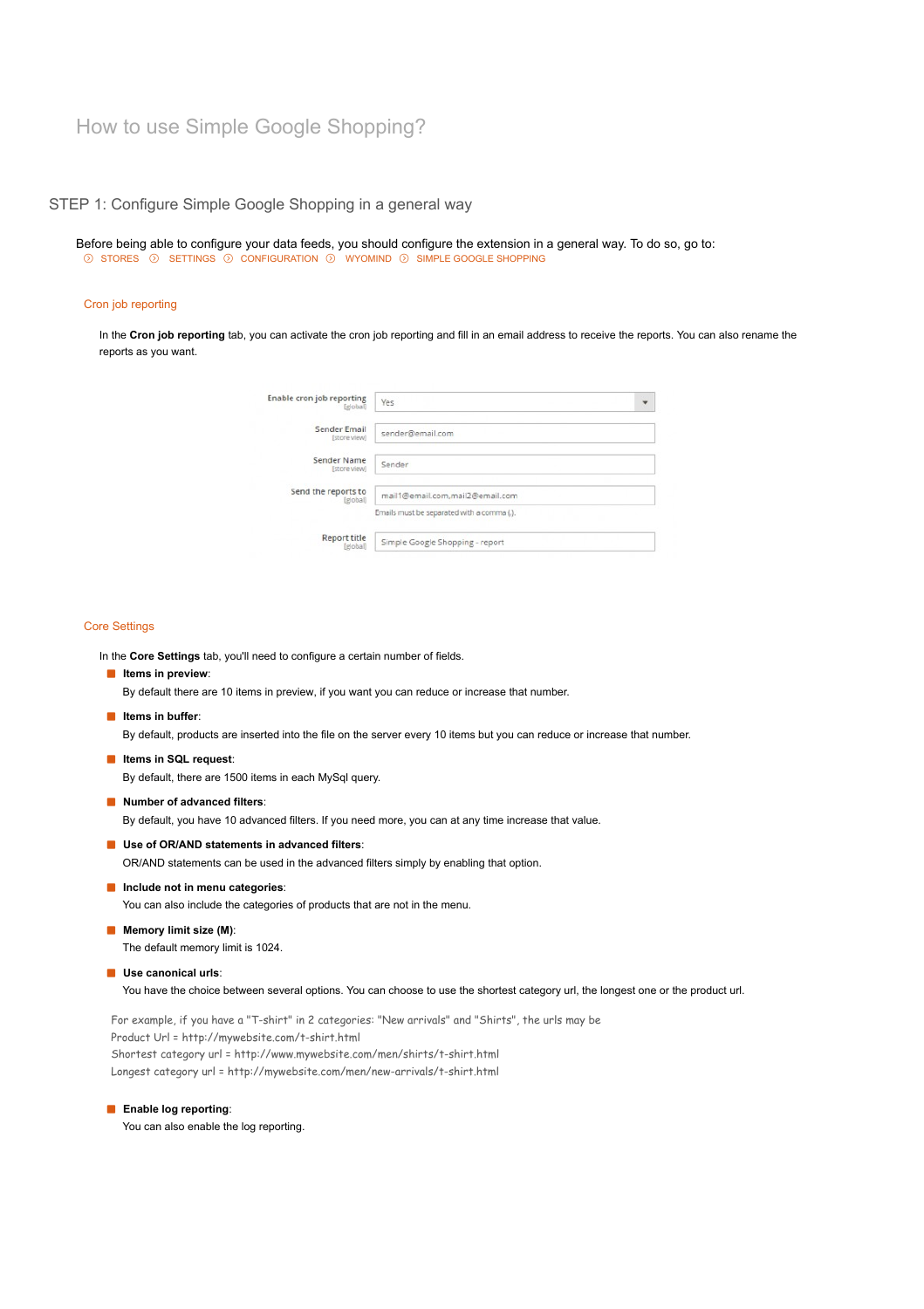| Core setting// Advanced users //             |                         |                                       |
|----------------------------------------------|-------------------------|---------------------------------------|
| Items in preview                             | 10                      | [GLOBAL]                              |
|                                              | Default value -> 10     |                                       |
| Items in buffer                              | 10                      | EGLOBAL)                              |
|                                              | Default value -> 10     |                                       |
| Items in SQL request                         | 1500                    | [GLOBAL]                              |
|                                              | Default value -> 1500   |                                       |
| Number of advanced filters                   | 10                      | (GLOBAL)                              |
|                                              | Default value -> 10     |                                       |
| Use of OR/AND statements in advanced filters | <b>Yes</b>              | [GLOBAL]<br>$\boldsymbol{\mathrm{v}}$ |
|                                              | Default value -> No     |                                       |
| Include not in menu categories               | No                      | $\star$<br>(GLOBAL)                   |
|                                              | Default value > No      |                                       |
| Memory limit size (M)                        | 1024                    | [GLOBAL]                              |
|                                              | Default value -> 1024   |                                       |
| Use canonical urls                           | Individual product urls | [GLOBAL]<br>$\mathbf{v}$              |
| <b>Enable log reporting</b>                  | <b>Yes</b>              | (GLOBAL)<br>٠                         |
|                                              | Default value -> No     |                                       |

 $\odot$ 

STEP 2: Configure your data feeds with Simple Google Shopping

To create and configure your data feeds, go to: **EXPLODUCTS ON SIMPLE GOOGLE SHOPPING** 

Your data feeds will be listed according to IDs. You will find the name of the file, its path as well as the link to the data feed file. You should also get a message that sums up the number of products exported, the time it took and the number of errors and warnings in your data feed.

The status of your data feed will vary according to the situation:

- **Pending**: the data feed has never been generated or the scheduled hour is passed (waiting for the execution of the cron task)
- **Success**: successful generation of the data feed, manually or automatically (the generation corresponds with a schedule)
- **Hold**: in the process of generation (latency, indeterminate status)
- **Processing**: generation progression percentage
- **Error**: the generation is stopped

You should find the date and the hour of the last generation of the data feed as well as the Store view taken into account for the data feed. From the **Action** dropdown, you'll be able to:

- **Edit**
- **Generate**
- **Preview (10 items)**
- **Delete**

|                          |                              | Google Shopping > Data Feeds         |         |                                                                                                                    |                  |                          |                                                                 | SimpleGoogleSh. .                        |
|--------------------------|------------------------------|--------------------------------------|---------|--------------------------------------------------------------------------------------------------------------------|------------------|--------------------------|-----------------------------------------------------------------|------------------------------------------|
|                          |                              |                                      |         |                                                                                                                    |                  |                          |                                                                 | <b>Create New Data Feed</b>              |
| Actions                  | ٠                            | 2 records found                      |         |                                                                                                                    |                  | <b>Y</b> Filters<br>20   | O Default View<br>· per page                                    | Columns +<br>$\rightarrow$<br>of 1<br>-1 |
| $\overline{\phantom{a}}$ | Name                         | Filename                             | Path    | Link                                                                                                               | <b>Status</b>    | Update                   | <b>Store view</b>                                               | <b>Action</b>                            |
| o                        | Google Shopping full         | GoogleShopping full.xml              | /feeds/ | http://demo2.wyomind.com/feeds/GoogleShopping_full.xml<br>[2046 products exported in 4 sec., 3 errors, 5 warnings] | <b>SUCCEEDED</b> | Apr 23, 2020 9:06:30 AM  | <b>Main Website</b><br>Main Website Store<br>Default Store View | Select +<br>Edit                         |
| □                        | Google Shopping<br>inventory | GoogleShopping_inventory.xml /feeds/ |         | http://demo2.wyomind.com/feeds/GoogleShopping_inventory.xml<br>[no report available]                               | PENDING          | Apr 23, 2020 12:09:20 AM | Main Website<br>Main Website Store<br>Preview (10 items)        | Generate                                 |

Click on to configure your data feed as you want.

# The Tool Box

When creating a data feed, you should see a black box on the right of your screen. The *Simple Google Shopping* extension includes that tool to help you configure your feed and see what is wrong.

The toolbox is inevitably a very useful tool. This will help you to configure your data feed more quickly.

Below are the different options of the toolbox.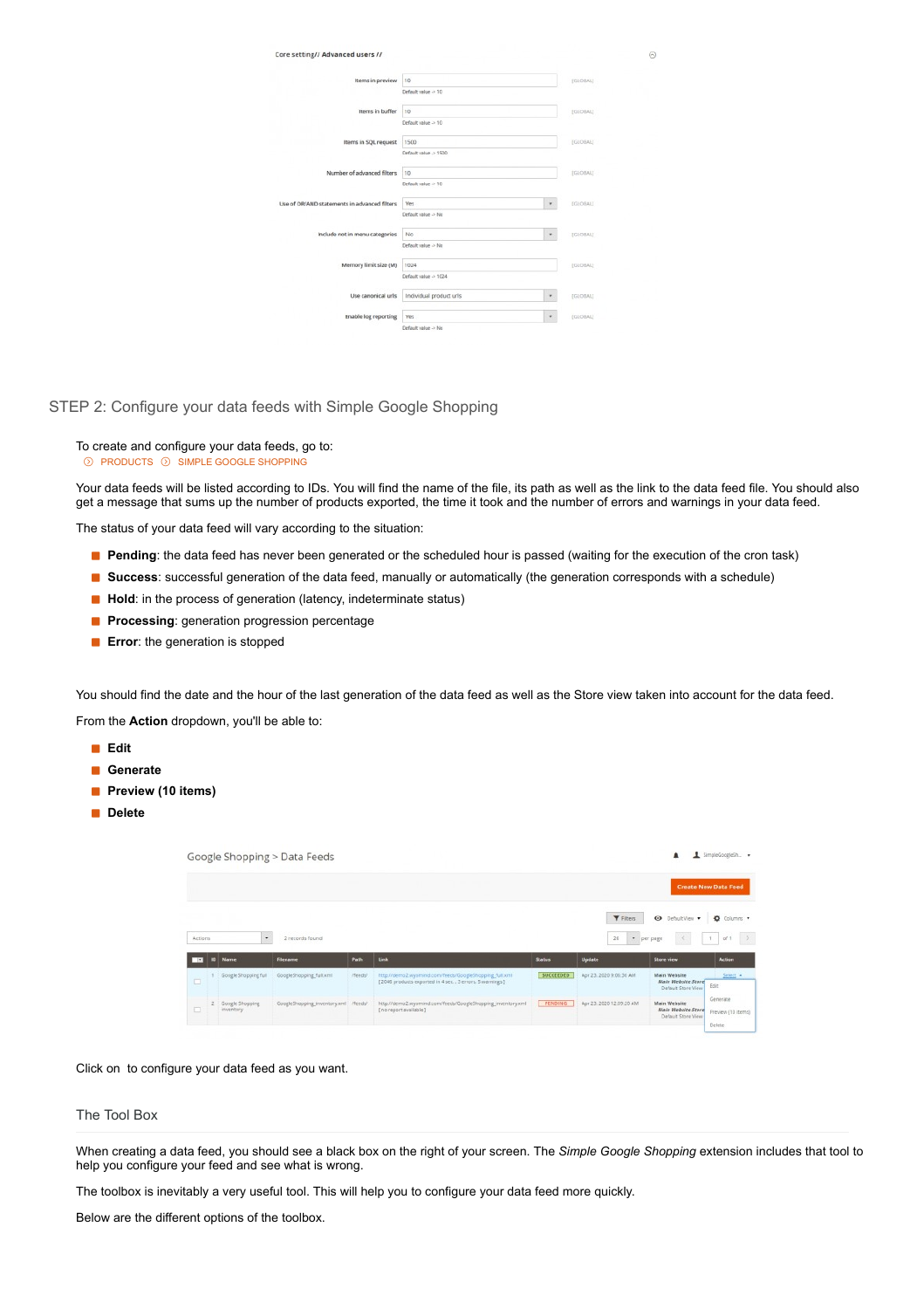#### Library

If you click on that button, a library of your store attributes will be displayed. This makes it easier to find very quickly which attribute you need to add into your pattern.

| PREVIEW<br>LIBRARY<br><b>REPORT</b> |                                      |  |
|-------------------------------------|--------------------------------------|--|
| <b>Attribute label</b>              | <b>Attribute code</b>                |  |
| Active From                         | {{product.custom_design_from}}       |  |
| <b>Active To</b>                    | {{product.custom_design_to}}         |  |
| <b>Activity</b>                     | {{product.activity}}                 |  |
| <b>Allow Gift Message</b>           | {{product.gift_message_available}}   |  |
| <b>Back in Stock</b>                | {{product.backorders_back_to_stock}} |  |
| <b>D</b> Base                       | {{product.image}} More information   |  |
| <b>Categories</b>                   | {{product.category_ids}}             |  |
| Category Gear                       | {{product.category_gear}}            |  |
| <b>Climate</b>                      | {{product.climate}}                  |  |
| <b>Collar</b>                       | {{product.collar}}                   |  |
| $C$ olor                            | {{product.color}}                    |  |

#### Preview

When clicking on it, you'll see a preview of your data feed. It's very useful to see if the values of your attributes are correctly retrieved or if the filters you've defined are working as expected.



#### Report

You can get reports on the errors and warnings of your data feeds.

Those reports do not replace the error reports from Google and are by no means a guarantee that your data feed will be approved by the Google team. This will help you to save time by quickly identifying the main problems of your data feed and by making the necessary changes.

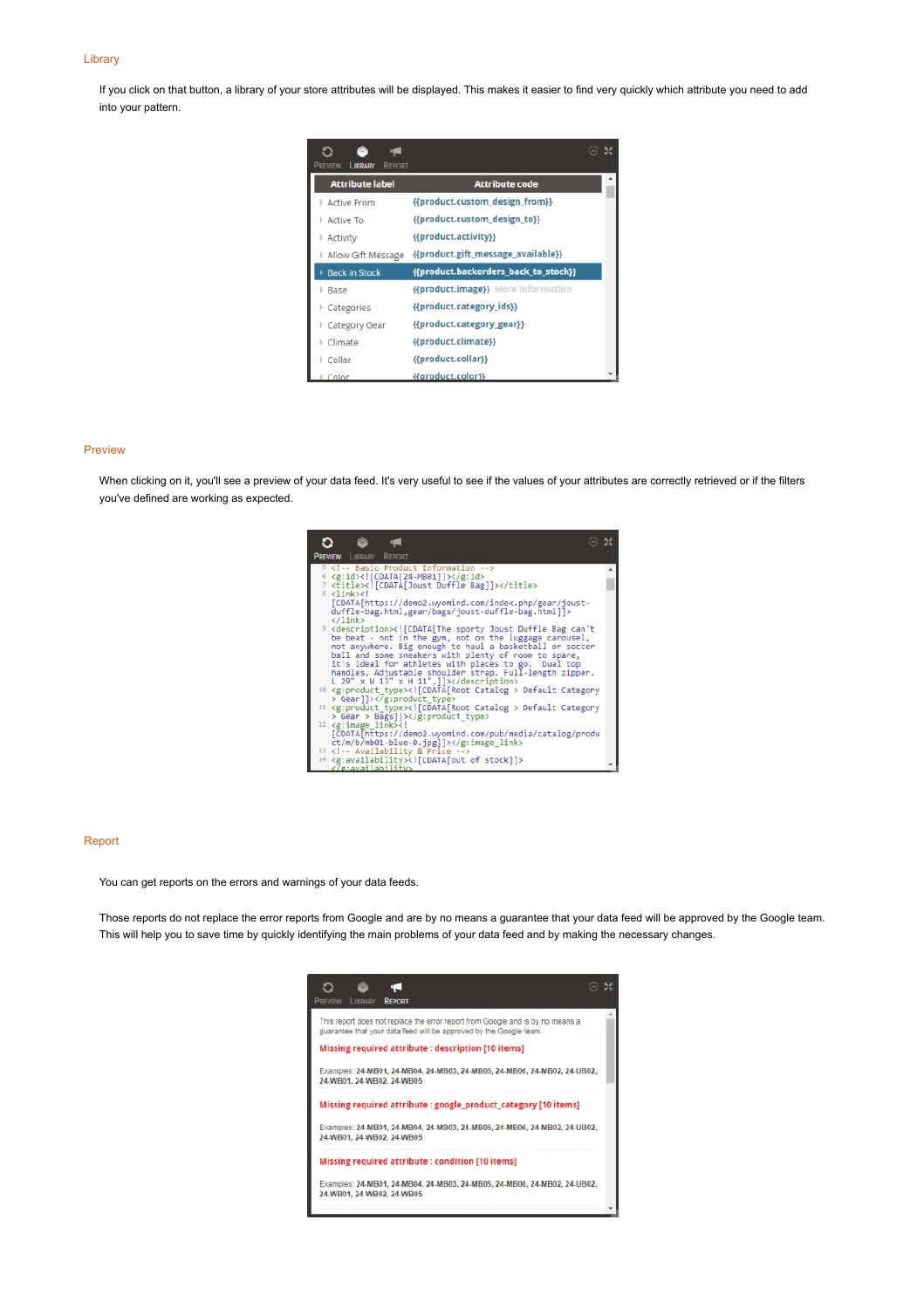- In **orange** will be displayed the warnings such as: *Missing recommended attribute: product\_type*.
- In red will be displayed the error that you must correct to be able to submit your data feed: *Missing required attribute: google\_product\_category.*

Next to these errors or warnings, you should see the number of items that are concerned.

By default, the reports will give the 10 first examples ( sku ) that are concerned with each error and warning. You can change that by editing the **Items in preview** in:

 $\circledcirc$  stores  $\circledcirc$  settings  $\circledcirc$  configuration  $\circledcirc$  wyomind  $\circledcirc$  simple google shopping  $\circledcirc$  core settings

The reports are also available from the action dropdown, in:  $\odot$  PRODUCTS  $\odot$  SIMPLE GOOGLE SHOPPING.

# Configuration

In that first tab is the main configuration of the data feed. To customize your feed, you'll find several fields to fill in.

**Name**

You can add a name to your data feed.

**Filename**

Enter a name for the file.

**Path**

Define the path where you want the data feed to be generated. For example: /feeds/

**Store View** 

Define which store view is concerned.

- **Website url**
	- Add your website url.
- **Title**

Add a title to your feed.

**Description** 

Add a description to your data feed.

#### **XML pattern**

This is probably the most important field as this is where you will configure your pattern.

| Name          | Google Shopping Full version 1                                                                                                                                     |
|---------------|--------------------------------------------------------------------------------------------------------------------------------------------------------------------|
| Filename *    | GoogleShopping_full.xml                                                                                                                                            |
|               | Name of the file that is created when the data feed is generated                                                                                                   |
| Path $*$      | /feeds/                                                                                                                                                            |
|               | Directory where the file is stored (related to the Magento root directory)                                                                                         |
| Store View *  | Default Store View<br>۰                                                                                                                                            |
|               | Data from a particular store view that must be used in the data feed                                                                                               |
| Website url * | http://www.example.com                                                                                                                                             |
|               | Url of the data feed (internal use only)                                                                                                                           |
| Title *       | Full data feed                                                                                                                                                     |
|               | Title of the data feed (internal use only)                                                                                                                         |
| Description * | This is the main feed for your online product data for Google Shopping and should be submitted<br>at least every 30 days.                                          |
|               |                                                                                                                                                                    |
| Xml pattern * | 1 Basic Product Information<br><sup>2</sup> <g:id>((product.sku)}</g:id><br><sup>3</sup> <title>{(product.name}}</title><br>4 <link/> {{parent.url   product.url}} |

Categories filter

In the **Categories** tab, you will find 2 subtabs that will allow you to manage your categories.

You can filter your categories according to two different ways: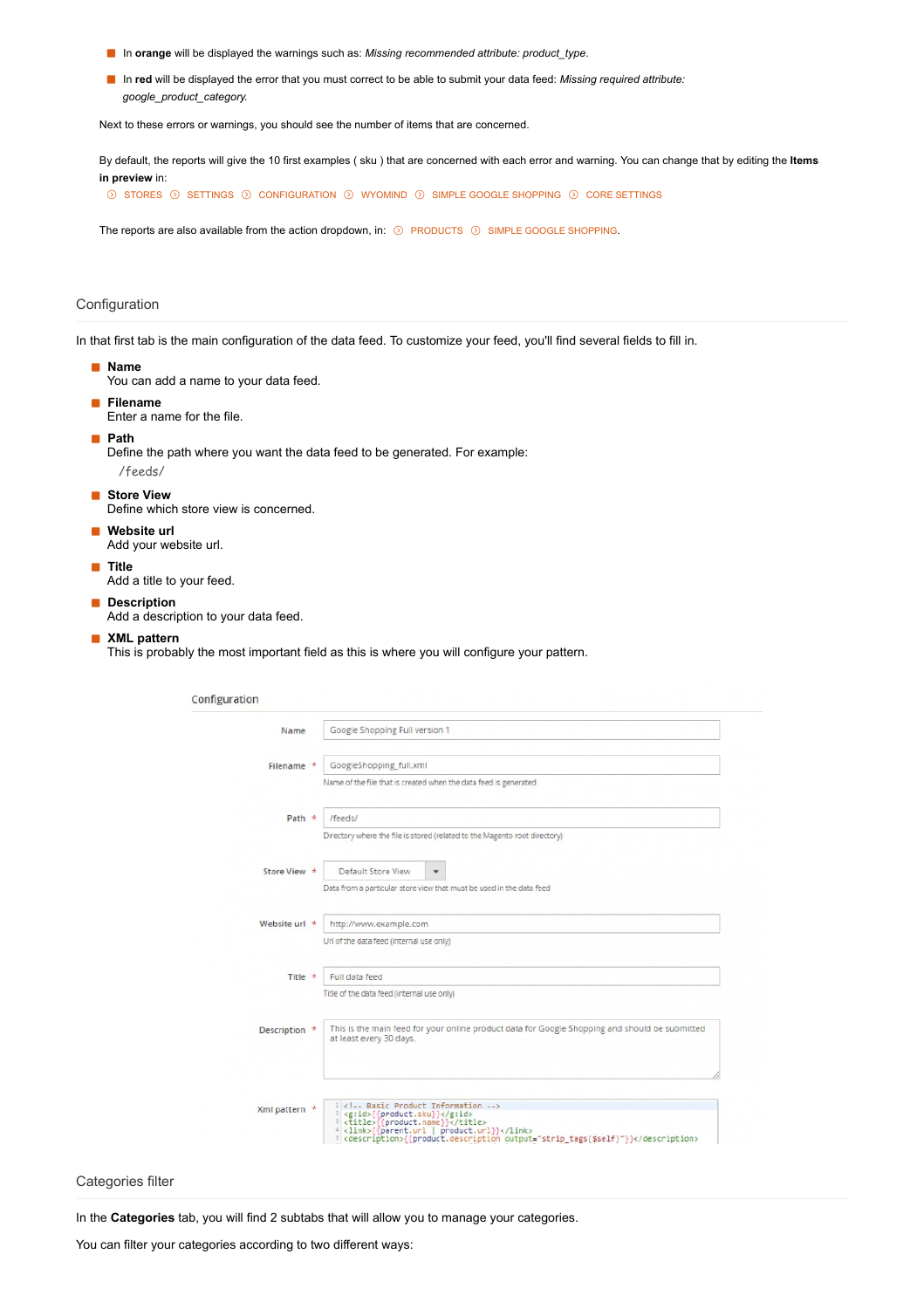- **Exclude** all products from the selected categories.
- **Include** all products from the selected categories.

Note that if you don't select any category, all products will be exported.

For example, if you wish to include only products of the Gear category, you can configure your filters in two different ways.

First of all by ticking the **Include** option that will allow you to include all categories that you have selected.

| Category filter type                                                                      |                                                                                                          |
|-------------------------------------------------------------------------------------------|----------------------------------------------------------------------------------------------------------|
|                                                                                           | Exclude all products from the selected categories.<br>Include all products from the selected categories. |
| <b>Based on</b>                                                                           |                                                                                                          |
| Product categories only<br><b>Product and parent categories</b><br>Parent categories only |                                                                                                          |
| Category selection and mapping                                                            |                                                                                                          |
|                                                                                           |                                                                                                          |
| Google Taxonomy source : [default] en_US                                                  | $\pmb{\mathrm{v}}$                                                                                       |
| * If you do not select any category, all products will be exported                        |                                                                                                          |
| ▲ √ Default Category [ID:2]                                                               |                                                                                                          |
|                                                                                           | <sup>4</sup> mapped as : your google product category                                                    |
| Gear [ID:3]                                                                               |                                                                                                          |
| $\triangleright$ $\blacktriangleright$                                                    | 4 mapped as : your google product category                                                               |
| Collections (ID:7)<br>$\triangleright$ $\checkmark$                                       |                                                                                                          |

Or via the **Exclude** option that will exclude all categories that you have selected.

| <b>Category filter type</b>                                                                                     |  |
|-----------------------------------------------------------------------------------------------------------------|--|
| <b>Exclude</b> all products from the selected categories.<br>Include all products from the selected categories. |  |
| <b>Based on</b>                                                                                                 |  |
| <b>Product</b> categories only                                                                                  |  |
| Product and parent categories<br>Parent categories only                                                         |  |
| Category selection and mapping                                                                                  |  |
| Google Taxonomy source : [default] en_US<br>$\overline{\mathbf{v}}$                                             |  |
| * If you do not select any category, all products will be exported                                              |  |
| ▲ √ Default Category [ID:2]                                                                                     |  |
| mapped as: your google product category                                                                         |  |
| $\triangleright \triangleright$ Gear [ID:3]                                                                     |  |
| + mapped as : vour google product category                                                                      |  |
| $\triangleright \triangleright$ Collections [ID:7]                                                              |  |
| 4 mapped as : vour google product category                                                                      |  |

You are able to include or exclude your categories depending on:

**Parent categories only** 

In the case where you have a configurable product with simple variants associated. The configurable has a category assigned but not the variants.

**Product categories only** 

If you have categories assigned to simple variants but not to the configurable product.

**Product and parent categories** In the case where you have both situations.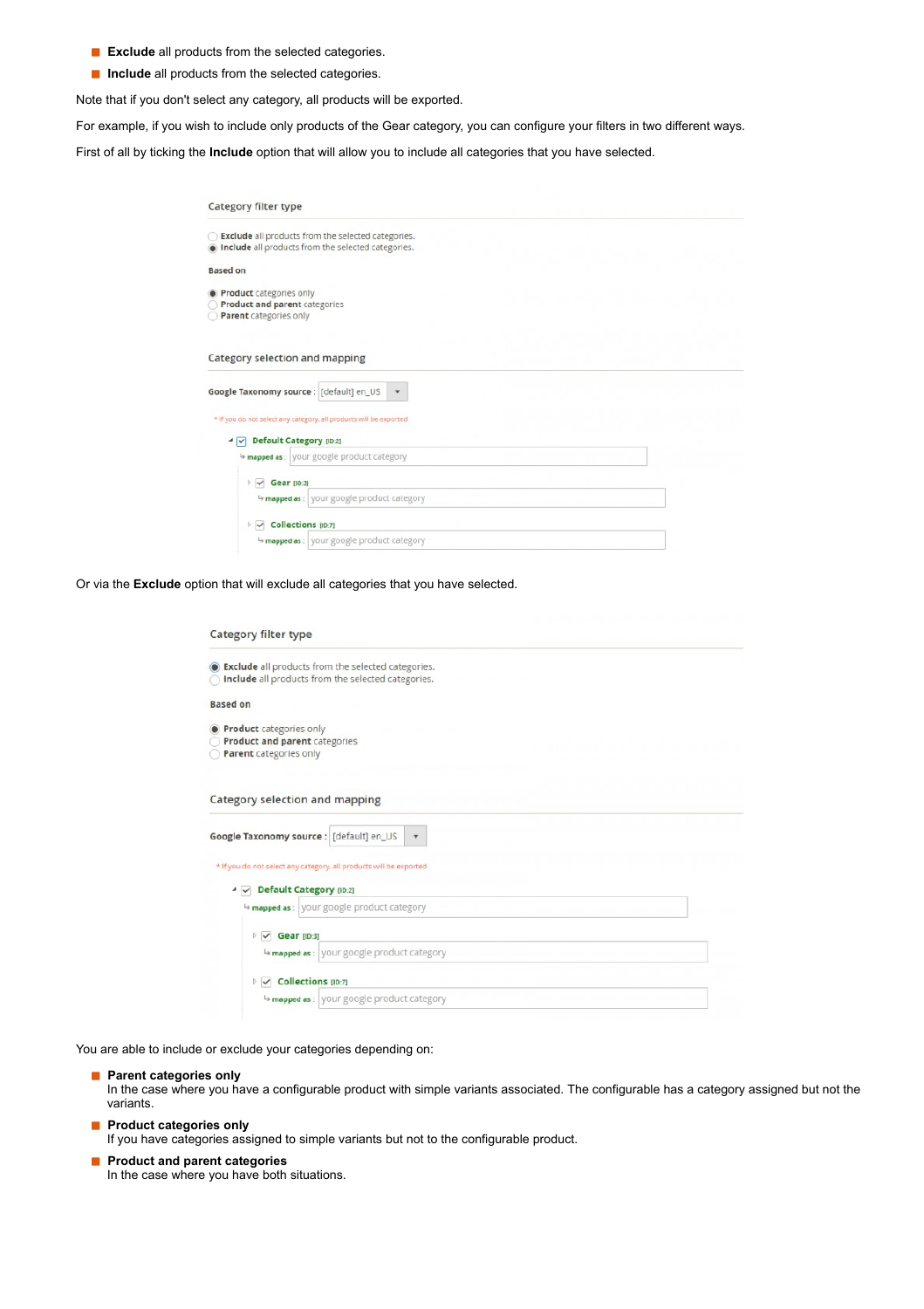Category filter type

- Exclude all products from the selected categories.<br>
◯ Include all products from the selected categories.
- **Based on**
- **Product** categories only<br>
 **Product and parent** categories<br>
 **Parent** categories only

Category selection and mapping

In that subtab, you can select and map your categories to Google ones. This step is very important so that Google can make a link between their product categories and yours.

#### What is the category mapping?

The Google product taxonomy is a tree of categories that will help you generate values for the Google product category attribute listing all possibilities.

Categories names you are using in your Magento aren't always the same than the ones used by Google Merchant to reference your products.

This means you have to find out which Google Merchant categories have the best matching with yours, according to the Google product taxonomy.

| Search:                   |                                   |                                                                 | Expand all »                                                      |  |
|---------------------------|-----------------------------------|-----------------------------------------------------------------|-------------------------------------------------------------------|--|
| $\left  \epsilon \right $ | Animals <sub>(a)</sub>            |                                                                 |                                                                   |  |
|                           | Apparel & Accessories D           |                                                                 |                                                                   |  |
|                           | Arts & Entertainment <sup>3</sup> |                                                                 |                                                                   |  |
|                           | Baby & Toddler <sup>(D)</sup>     |                                                                 |                                                                   |  |
|                           | Business & Industrial D           |                                                                 |                                                                   |  |
|                           | Cameras & Optics D                |                                                                 |                                                                   |  |
|                           | Electronics <sub>9</sub>          |                                                                 |                                                                   |  |
|                           |                                   | Food, Beverages & Tobacco D                                     |                                                                   |  |
|                           | Furniture $\bigcirc$              | Baby & Toddler Furniture <sup>1</sup>                           |                                                                   |  |
|                           |                                   | Bean Bag Chairs                                                 |                                                                   |  |
|                           |                                   | Bedroom Furniture <sup>D</sup>                                  |                                                                   |  |
|                           |                                   | Benches <sup>D</sup>                                            |                                                                   |  |
|                           |                                   | Carts <sub>D</sub>                                              |                                                                   |  |
|                           |                                   | Chairs <sup>(B)</sup><br>Desks $8$ Tables $\lceil \cdot \rceil$ |                                                                   |  |
|                           |                                   |                                                                 | Art Tables <sup>(a)</sup>                                         |  |
|                           |                                   |                                                                 | Conference Room Tables                                            |  |
|                           |                                   |                                                                 | Desks                                                             |  |
|                           |                                   |                                                                 | <b>Folding Tables</b>                                             |  |
|                           |                                   |                                                                 | Kitchen & Dining Room Tables<br>Living Room Tables <sup>(D)</sup> |  |
|                           |                                   |                                                                 | Outdoor Tables                                                    |  |
|                           |                                   |                                                                 | Sewing Machine Tables                                             |  |
|                           |                                   | Futon Pads                                                      |                                                                   |  |
|                           |                                   | Futons                                                          |                                                                   |  |

For example, if you're selling furniture like coffee tables, you'll have a Coffee table category in your Magento admin. But Google Merchant doesn't handle this kind of category. The closest Google product category could be Kitchen & Dining Room Table.

So this should appear this way in your data feed:

<g:google\_product\_category>Furniture > Desks & Tables > Kitchen & Dining Room Tables</g:google\_product\_category>

### How to map your categories to Google ones?

*Simple Google Shopping* provides you with an easy way to input Google product categories that are matching yours.

In your data feed configuration, go in the **Categories** tab. Then, in the **Category selection and mapping** section, you'll find a treeview of all your categories.

First select the Google Taxonomy source on which the category mapping is based.

Taxonomy files for the main countries are directly included in the extension to allow you to map your categories more easily.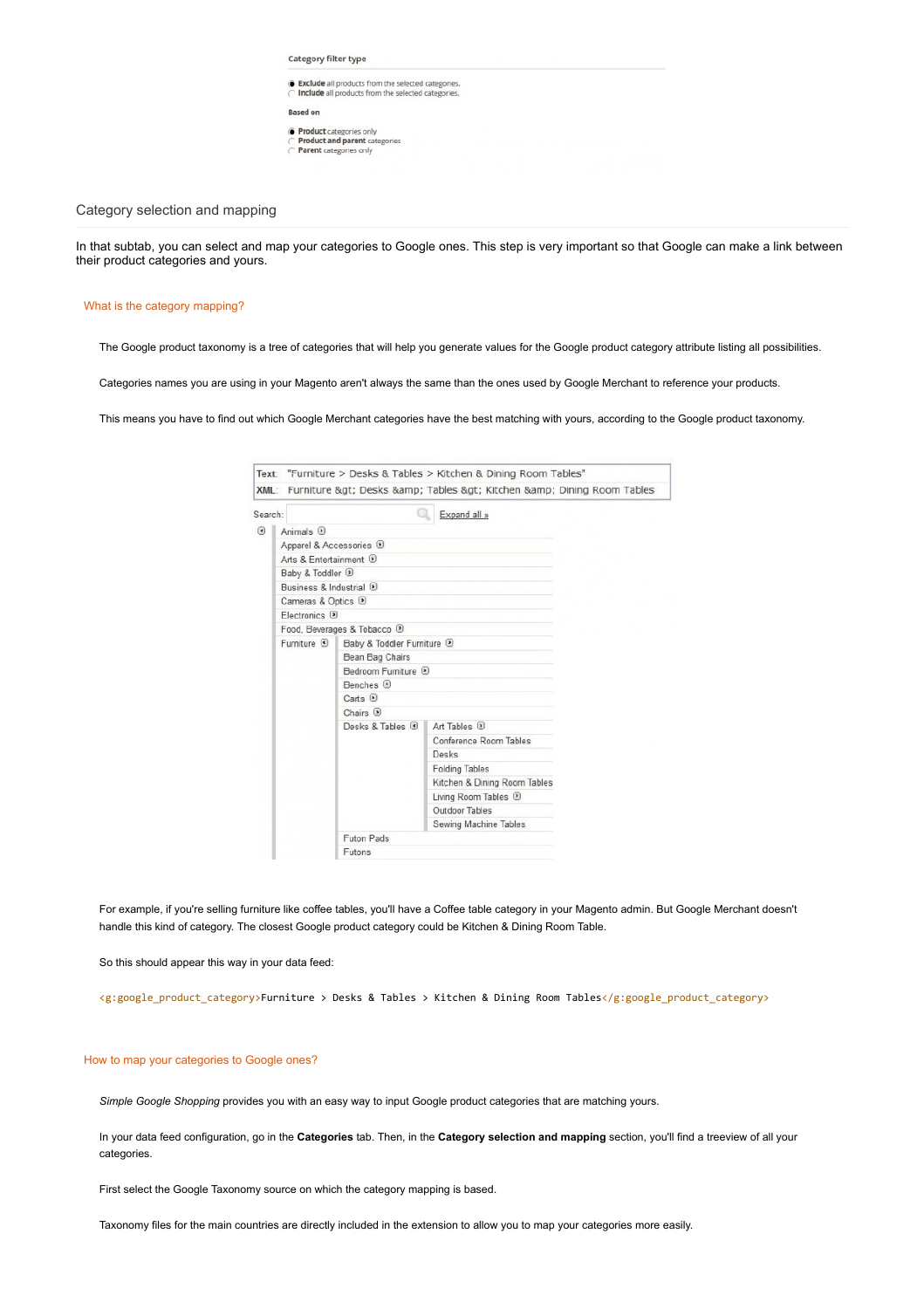| $\triangleright$   Tops [ID:21] |                                           |  |
|---------------------------------|-------------------------------------------|--|
|                                 | 4 mapped as: your google product category |  |

There, you'll be able to start typing a keyword in order to display a list of all categories including that keyword. You simply need to select the one you need.

|                                              | 4 mapped as : your google product category                                                                       |  |
|----------------------------------------------|------------------------------------------------------------------------------------------------------------------|--|
| $\triangleright \triangleright$ Tops (ID:21) |                                                                                                                  |  |
| <sup>4</sup> mapped as: top                  |                                                                                                                  |  |
|                                              | <b>Bottoms</b> Apparel & Accessories > Clothing > Baby & Toddler Clothing > Baby & Toddler Tops                  |  |
| I <sub>b</sub> mapped as:                    | Apparel & Accessories > Clothing > Shirts & Tops                                                                 |  |
| Promotions (iii)                             |                                                                                                                  |  |
|                                              | 4 mapped as: Vour Arts & Entertainment > Hobbies & Creative Arts > Musical Instruments > Woodwinds > Flutophones |  |
| Sale (10:37)                                 | Electronics > Computers > Desktop Computers                                                                      |  |
|                                              | 4 mapped as: VOUP google produce coregory                                                                        |  |

If your press the **End** key of your keyboard after typing a category mapping, the value will apply to all sub-categories.

Once all your categories are mapped, you can click on the button.

Here are a few guide lines for choosing the most appropriate category:

- **Use the category that best describes your item.** To do this, first determine the primary function of the products you are submitting. For specific items like MP3 Players, select the MP3 Players category. While some MP3 players can also serve different functions, like those that contain a clock, they are primarily MP3 Players.
- **Use only one category.** For some products, more than one category might be relevant. For example, an adapter to allow an MP3 player to be used in a car could be in both categories *Motor Vehicles > Audio & Video* and *Electronics > Audio > Audio Accessories > MP3 Player Accessories*. In such cases, choose the category that seems the most appropriate to you, but don't include more than one.
- **Use the most specific category possible.** Being specific will help improve your data quality and in turn ensure that offers are presented in the right category. When viewing the taxonomy, try to navigate to the most specific category that still covers all the products being submitted. For instance, if you are submitting MP3 player chargers use the category MP3 Player Chargers . Conversely, if you are submitting multiple types of chargers use the category Chargers.

#### How to include the Google category to the XML template?

Finally, so that the Google category is retrieved in your data feed, you must add the following attribute to the XML template:

<g:google\_product\_category>{{product.google\_product\_category}}</g:google\_product\_category>

Please note that this attribute is different from Product Type. <g:product\_type> is for the categories that you have defined independently in your Magento back-office.You can easily fill this XML section using {{object.categories}}

#### How to add a taxonomy file?

With *Simple Google Shopping*, you have the possibility to change the file on which the category mapping is based.

Taxonomy files for the main countries are directly included to allow you to map your categories more easily. You can also add a new taxonomy file.

#### Save that file and paste it in:

 $\odot$  magento 2 root directory  $\odot$  app  $\odot$  code  $\odot$  wyomind  $\odot$  simple google shopping  $\odot$  data  $\odot$  google  $\odot$  taxonomies

Don't forget to apply the permissions 644 to the file.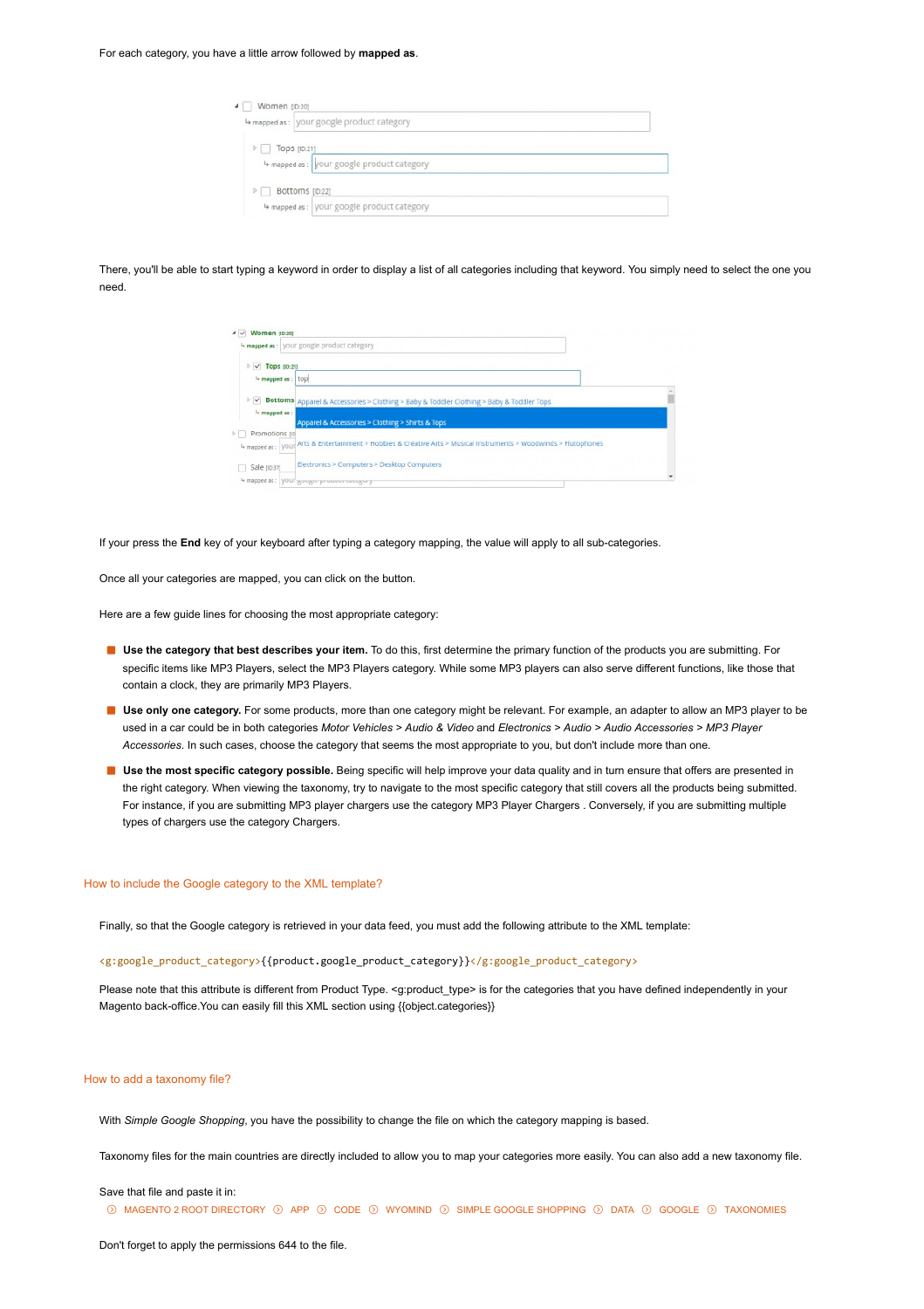## You'll then be able to choose that specific taxonomy from your data feed configuration.

| Category selection and mapping                     |                                                 |           |
|----------------------------------------------------|-------------------------------------------------|-----------|
| Google Taxonomy source : [default] en US           |                                                 | $\bullet$ |
| * If you do not select any category de DE          | [default] en_US                                 |           |
| # V Default Categor en GB                          | en AU                                           |           |
| <sup>4</sup> mapped as: Sport es_ES                | fr FR                                           |           |
| $\sqrt{$ Sale $10-31$<br>La mapped as :            | it IT<br>ní NL<br>your google prospect category |           |
| V What's New [0.4]                                 |                                                 |           |
|                                                    | 4 mapped as : your google product category      |           |
| <b>DE Collections</b> poss                         |                                                 |           |
|                                                    | 4 mapped as : your google product category      |           |
| $\triangleright \square$ Gear (0.8)                |                                                 |           |
|                                                    | 4 mapped as: your google product category       |           |
| $\vee$ Training $max$                              |                                                 |           |
|                                                    | la mapped as: your google product category      |           |
| V Men joint                                        |                                                 |           |
|                                                    | la mapped as : your google product category     |           |
| V Women [10:34]                                    |                                                 |           |
|                                                    | " mapped as: your google product category       |           |
| $\triangleright \triangleright$ Promotions [10:33] |                                                 |           |
|                                                    | 4 mapped as : your google product category      |           |

## Filters

*Simple Google Shopping* for Magento 2 also allows you to filter your products on several levels according to their attribute sets or their visibility for example.

# Product Type

First of all, you can choose to include products to your feed according to their type. For example, only include simple, virtual and downloadable products.

|              | Product Type Select all |  |  |  |
|--------------|-------------------------|--|--|--|
| $\checkmark$ | Simple                  |  |  |  |
|              | Configurable            |  |  |  |
|              | Bundle                  |  |  |  |
|              | Grouped                 |  |  |  |
| $\checkmark$ | Virtual                 |  |  |  |
| $\checkmark$ | <b>Downloadable</b>     |  |  |  |
|              |                         |  |  |  |

### Attribute Set

You have the choice to include several attribute sets. In our case, we've decided to include only the Default and Gear attribute sets.

|              | <b>Attribute Set</b> Select all |  |  |  |  |
|--------------|---------------------------------|--|--|--|--|
|              | Bag                             |  |  |  |  |
|              | Bottom                          |  |  |  |  |
| $\checkmark$ | <b>Default</b>                  |  |  |  |  |
|              | Downloadable                    |  |  |  |  |
| $\checkmark$ | Gear                            |  |  |  |  |
| R            | Sprite Stasis Ball              |  |  |  |  |
|              | Sprite Yoga Strap               |  |  |  |  |
|              | Top                             |  |  |  |  |

#### Product Visibility

Then, choose the products that will be included to the feed between the products that are not visible individually, products from the Catalog, the Search results, or both.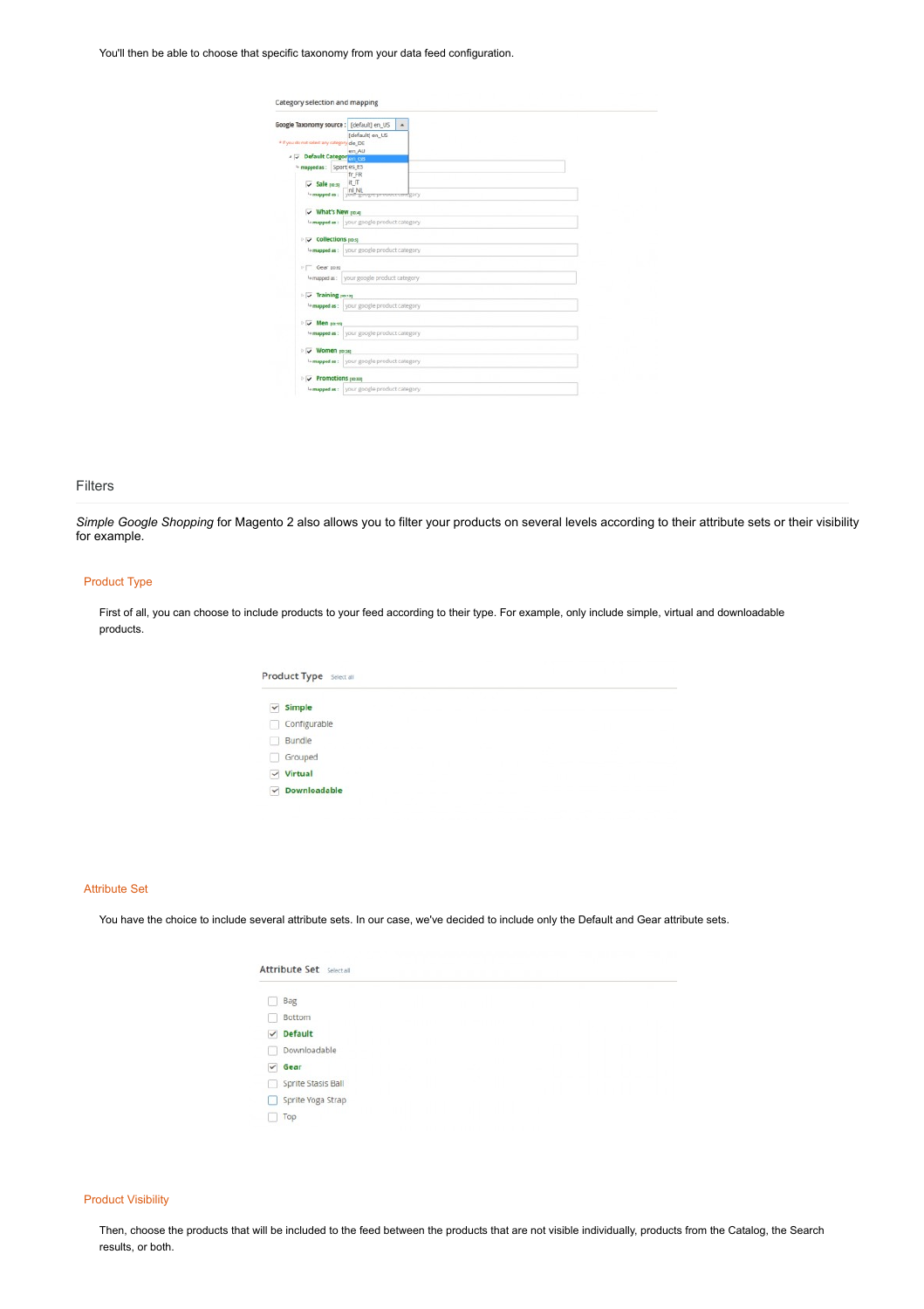| $\vee$ Not Visible Individually |  |  |  |  |
|---------------------------------|--|--|--|--|
| $\vee$ Catalog                  |  |  |  |  |
| $\vee$ Search                   |  |  |  |  |
| $\vee$ Catalog, Search          |  |  |  |  |
|                                 |  |  |  |  |

## Advanced Filters

In the **Advanced filters**, you can go further by setting more personalized filters. For example, we wanted to include only products which price is higher than 0, and which SKU is not null.

| Price       | ٠                        | ×           | Ψ                        | $\circ$ |
|-------------|--------------------------|-------------|--------------------------|---------|
| SKU         | $\overline{\phantom{a}}$ | is not null | $\overline{\phantom{a}}$ |         |
| Active From | $\mathcal{L}$            | $=$         | $\mathcal{L}$            |         |
| Active From | $\sim$                   | $=$         | $\bar{\nu}$              |         |
| Active From | $\sim$                   | . .         | $\mathcal{L}$            |         |
| Active From | v                        | $=$         | $\mathcal{R}$            |         |

## Here again, you have the possibility to configure your advanced filters according to several options.

Product Visibility Select all

## **LIKE / NOT LIKE**

name like %shirt: will include all products which name ends with 'shirt'. name like Apple%: will include all products which name starts with 'Apple'. name like %women%: will include all products which name contains the 'women' character string.

name not like %shirt: won't include any product which name ends with 'shirt'. name not like Apple%: won't include any product which name starts with 'Apple'. name not like %women%: won't include any product which name contains the 'women' character string.

| $\sqrt{2}$ |  | L. | mmen% |
|------------|--|----|-------|

# **IS NULL / IS NOT NULL**

is null: the value is null. Eg: Special price is null: will include all products that don't have special prices. is not null: the value is not null. Eg: SKU is not null: will include all products which SKU is not null.



#### IN / NOT IN

Size in S L: will include only products from these 2 sizes. Size not in S L: will include all products which size is not S or L.



You can activate the AND/OR statement in the Core Settings from:  $\odot$  STORES  $\odot$  SETTINGS  $\odot$  CONFIGURATION  $\odot$  WYOMIND  $\odot$  SIMPLE GOOGLE SHOPPING.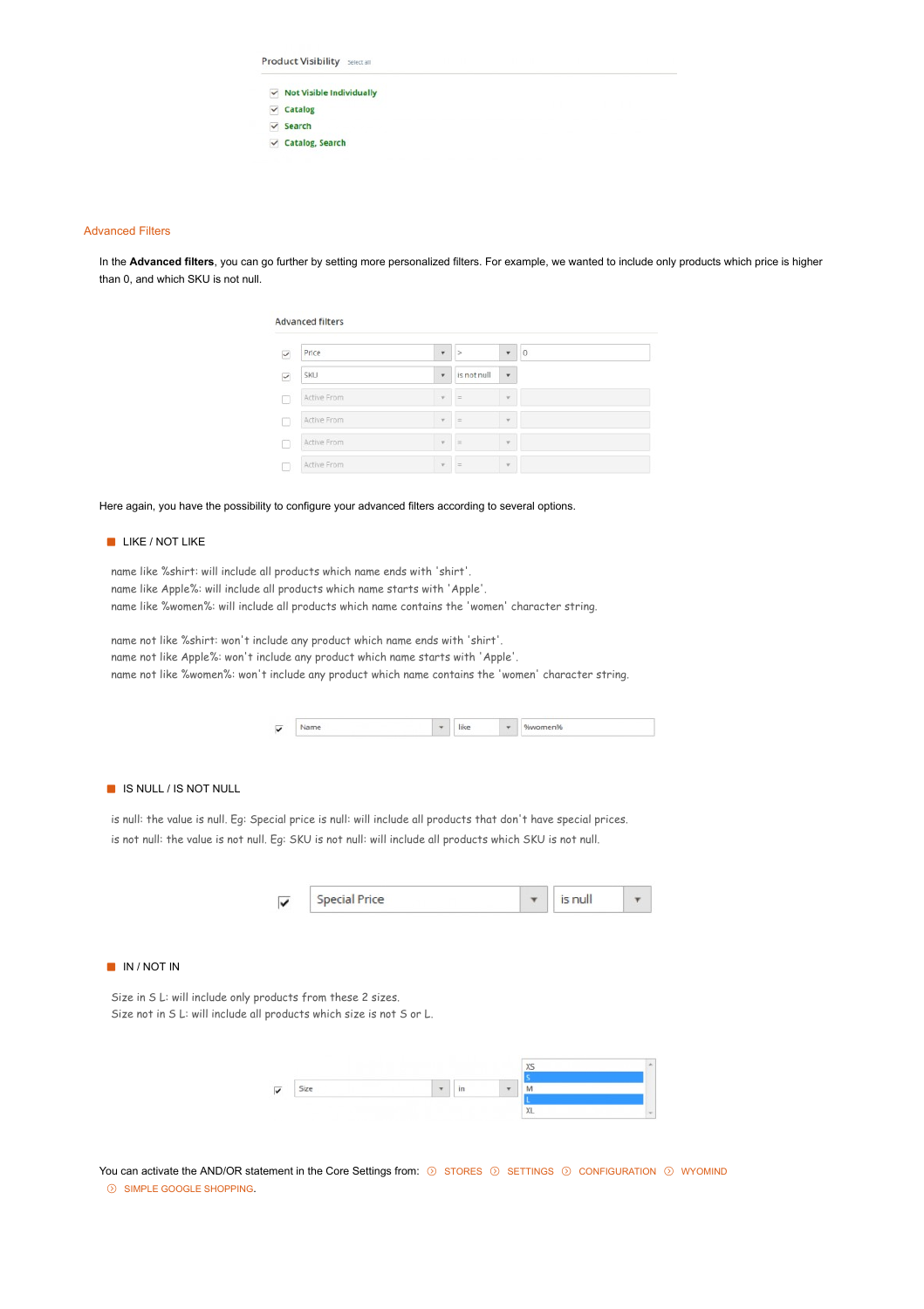*Simple Google Shopping* for Magento 2 provides you with a fully configurable schedule in the **Cron Schedule** tab of each data feed pattern configuration.

You just have to tick the days and hours when you want your data feed to be generated.

| Days of the week      | <b>Hours of the day</b> |          |                 |          |  |  |  |  |
|-----------------------|-------------------------|----------|-----------------|----------|--|--|--|--|
| $Monday$              | 00:00 AM                | 00:30 AM | 00:00 PM        | 00:30 PM |  |  |  |  |
|                       | 01:00 AM                | 01:30 AM | 01:00 PM        | 01:30 PM |  |  |  |  |
| $\checkmark$ Tuesday  | 02:00 AM                | 02:30 AM | 02:00 PM        | 02:30 PM |  |  |  |  |
| $\vee$ Wednesday      | 03:00 AM                | 03:30 AM | 03:00 PM        | 03:30 PM |  |  |  |  |
|                       | $\times$ 04:00 AM       | 04:30 AM | $\vee$ 04:00 PM | 04:30 PM |  |  |  |  |
| $\checkmark$ Thursday | 05:00 AM                | 05:30 AM | 05:00 PM        | 05:30 PM |  |  |  |  |
|                       | 06:00 AM                | 06:30 AM | 06:00 PM        | 06:30 PM |  |  |  |  |
| $\vee$ Friday         | 07:00 AM                | 07:30 AM | 07:00 PM        | 07:30 PM |  |  |  |  |
|                       | D8:00 AM                | 08:30 AM | 08:00 PM        | 08:30 PM |  |  |  |  |
| $\checkmark$ Saturday | 09:00 AM                | 09:30 AM | 09:00 PM        | 09:30 PM |  |  |  |  |
|                       | 10:00 AM                | 10:30 AM | $\vee$ 10:00 PM | 10:30 PM |  |  |  |  |
| $\vee$ Sunday         | 11:00 AM                | 11:30 AM | 11:00 PM        | 11:30 PM |  |  |  |  |

## **Note**

In that section, you can use the **Note** field to add any information you can find useful. This is an internal note.

# Action History

In the **Action History** tab, you can find a history of your previous generations and configurations.

| Search<br><b>Reset Filter</b> | 63 records found |                     |                 |               | $\star$<br>20<br>per page | $\rightarrow$<br>of 4<br>$\langle$<br>$-1$ |
|-------------------------------|------------------|---------------------|-----------------|---------------|---------------------------|--------------------------------------------|
| ID                            | Version ID       | Origin              | <b>Username</b> | <b>Action</b> | <b>Details</b>            | Date                                       |
|                               |                  | $\scriptstyle\rm w$ |                 |               |                           | 圖<br>From                                  |
|                               |                  |                     |                 |               |                           | 圖<br>To                                    |
| 131                           | 9                | Backend             | james           | Update        | 1 update(s) More details  | Apr 27, 2020, 2:10:40 PM                   |
| 130                           | g.               | <b>CU</b>           | aurelie         | Generate      |                           | Apr 25, 2020, 9:32:33 AM                   |
| 128                           | $\mathbf{g}$     | Backend             | bob             | Generate      | $\sim$                    | Apr 22, 2020, 9:17:33 AM                   |
| 125                           | 8                | Backend             | james           | Update        | 1 update(s) More details  | Apr 22, 2020, 8:24:31 AM                   |

## You'll find:

- **ID**
	- It is the ID of the history line.
- **Version ID** 
	- It is the ID of the data feed configuration version.
- **D** Origin
	- The origin of the action can be: **Backend** / **Cron** / **CLI** / **API**
- **Username**
	- It is the name of the user behind the action.
- **Action**
- The available actions are: **create** / **generate** / **update** / **delete**

# **Details**

If you click on **More details**, you can see the detail of the data feed update from a grid.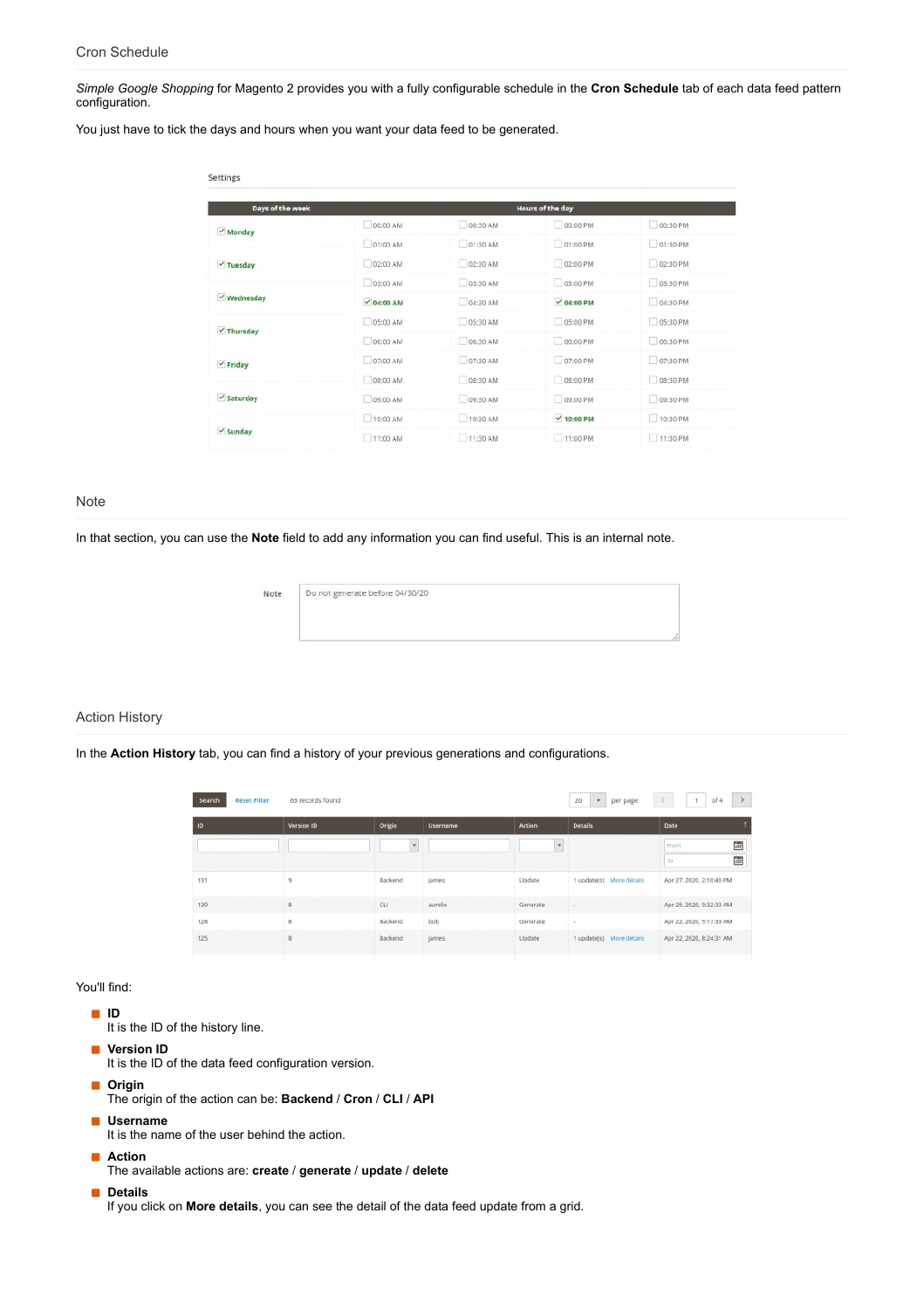|  | Backend | bob | Update | 2 update(s) Less details            |                                       |                                             | Mar 9, 2020, 1:19:09 PM |
|--|---------|-----|--------|-------------------------------------|---------------------------------------|---------------------------------------------|-------------------------|
|  |         |     |        | Field                               | Original                              | Current                                     |                         |
|  |         |     |        | simplegoogleshopping_xmlitempattern | $<$ - Basic<br>Product<br>Informat [] | $\leq -$ Basic<br>Product<br>Informat []    |                         |
|  |         |     |        | simplegoogleshopping_attributes     | $\Box$                                | ("0":["checked&<br>$\left\{ \ldots\right\}$ |                         |

If you click on a line of the above grid, you can check the detail in a popup.

| Action details (action_id 9)<br>Mo                                                                                                                                                                                                                                                                                                                                                                                                                                                                                                                                                                                                                                                                                                                                                                                                                                                                                                                                                                                                                                                                                                                                                                                                                                                                                                                                                                                                                                                                                                                                                                                                                                                     | ×                                                                                                                                                                                                                                                                                                                                                                                                                                                                                                                                                                                                                                                                                                                                                                                                                                                                                                                    |
|----------------------------------------------------------------------------------------------------------------------------------------------------------------------------------------------------------------------------------------------------------------------------------------------------------------------------------------------------------------------------------------------------------------------------------------------------------------------------------------------------------------------------------------------------------------------------------------------------------------------------------------------------------------------------------------------------------------------------------------------------------------------------------------------------------------------------------------------------------------------------------------------------------------------------------------------------------------------------------------------------------------------------------------------------------------------------------------------------------------------------------------------------------------------------------------------------------------------------------------------------------------------------------------------------------------------------------------------------------------------------------------------------------------------------------------------------------------------------------------------------------------------------------------------------------------------------------------------------------------------------------------------------------------------------------------|----------------------------------------------------------------------------------------------------------------------------------------------------------------------------------------------------------------------------------------------------------------------------------------------------------------------------------------------------------------------------------------------------------------------------------------------------------------------------------------------------------------------------------------------------------------------------------------------------------------------------------------------------------------------------------------------------------------------------------------------------------------------------------------------------------------------------------------------------------------------------------------------------------------------|
| et -- Basic Product Information -- ><br><title>{{product.name}}</title><br><link/> {{parent.url   product.url}}<br><g:google category="" product="">{{product.google product category   parent.google product c/</g:google>                                                                                                                                                                                                                                                                                                                                                                                                                                                                                                                                                                                                                                                                                                                                                                                                                                                                                                                                                                                                                                                                                                                                                                                                                                                                                                                                                                                                                                                            | Basic Product Information<br><m:id>{{product.sku}}</m:id><br><title>{{product.name}}</title><br><link/> {{parent_url   product_url}}<br><test><?php return strtoupper{'weee !'}; ?></test><br>({product.gty stock id="1")}<br>edescription=((product.description output="strip_tags(\$self)"))=/description=                                                                                                                                                                                                                                                                                                                                                                                                                                                                                                                                                                                                         |
| <p:product type="">{{parent.categories nth=0<br/>product.categories nth=0 }}product.categories nth=1 }}spiproduct type&gt;{{parent categories nthal<br/>product.categories ath=2 lie/g:product type<br/>product.categories ath=3 }}<br/> spinroduct type&gt;{{parent.categories nth=3<br/>product.categories nth=4 11product.categories nthm5 }}<p:product"type>{{parent.categories_nth=5<br/>=B:Broduct type=((parent.categories nth=6)<br>product.categories nth=6 ))co:product type&gt;{{parent.categories nth=7<br/>product.categories ath=7 }}product.categories ath=8 }}spinroduct type&gt;{{parent categories nth=8<br/><p:product type="">{{parent.categories nth=9<br/>product.categories ath=9 }}<td><sup>18</sup> <p:product_type>{{parent,categories_nth=0<br/>product.categories_sth=0_}}product.categories ath=1 }}spigraduct type&gt;{{parent categories nthat<br/>1) «g:product type» ((parent.categories nth=2)<br/>product.categories mth=2 }}product.categories ath=3 }}11 <br/> sproduct type&gt;{{parent.categories nth=3<br/><sup>34</sup> «g:product type»((parent.categories nth=4<br/>product.categories mth=4 }}product.categories ath=5 }}coloroduct type&gt;{{parent.categories_nth=5<br>=0:0roduct type=((parent.categories nth=6)<br/>product.categories ath=6 })=/d:product_type<br/>product.categories_sth=7 }}<sup>17</sup> <p:product type="">{{parent.categories nth=7<br/>product.categories mth=8 }}Il spraroduct type»((parent categories nth+8)<br/><sup>33</sup> <p:product type="">{{parent.categories nth=9<br/>product.categories mth=9 }}</p:product></p:product></br></p:product_type></td></p:product></br></p:product"type></p:product> | <sup>18</sup> <p:product_type>{{parent,categories_nth=0<br/>product.categories_sth=0_}}product.categories ath=1 }}spigraduct type&gt;{{parent categories nthat<br/>1) «g:product type» ((parent.categories nth=2)<br/>product.categories mth=2 }}product.categories ath=3 }}11 <br/> sproduct type&gt;{{parent.categories nth=3<br/><sup>34</sup> «g:product type»((parent.categories nth=4<br/>product.categories mth=4 }}product.categories ath=5 }}coloroduct type&gt;{{parent.categories_nth=5<br>=0:0roduct type=((parent.categories nth=6)<br/>product.categories ath=6 })=/d:product_type<br/>product.categories_sth=7 }}<sup>17</sup> <p:product type="">{{parent.categories nth=7<br/>product.categories mth=8 }}Il spraroduct type»((parent categories nth+8)<br/><sup>33</sup> <p:product type="">{{parent.categories nth=9<br/>product.categories mth=9 }}</p:product></p:product></br></p:product_type> |
| <p:image link="">{{parent.image link index="0"  product.image link index="0"}}<br <appartitional_image_link=""/>{{parent.image_link_index="1"  product.image_link_index="1"}}<br/>«p:additional image link»((parent.image link index="2")<br/>product.image link index-'2"))-<br/>[2] co:additional image link&gt;{{parent.image link index="3"  <br/>product.image link index "3"}}-<br/>«0:additional image link»((parent image link index="4")<br/>product.image link index="4"&gt;)=<br/>product.image link index="5"}}-<br/><p:additional image="" link="">{{parent.image link index="5"}</p:additional></p:image>                                                                                                                                                                                                                                                                                                                                                                                                                                                                                                                                                                                                                                                                                                                                                                                                                                                                                                                                                                                                                                                                | <p:image link="">{{parent.image link index="0"  product.image link index="0"}}22 <g:additional image="" link="">{{pBrent.image link index="1"  product.image link index="1"}}-<br/>22 =p:additional image Link={{parent.image Link index="2"   product.image Link index="2"})=<br/>34 <p:additional image="" link="">{{parent.image link index="3"<br/>product.image link index="3"}}-<br/>«G:additional image link»((parent image link index»"4"<br/>product.image link index="4"))=<br/><g:additional image="" link="">{{parent.image link index="5"   product.image link index="5"}}-</g:additional></p:additional></g:additional></p:image>                                                                                                                                                                                                                                                                      |
| 35 et., Availability & Price                                                                                                                                                                                                                                                                                                                                                                                                                                                                                                                                                                                                                                                                                                                                                                                                                                                                                                                                                                                                                                                                                                                                                                                                                                                                                                                                                                                                                                                                                                                                                                                                                                                           | Il el., Availability & Price                                                                                                                                                                                                                                                                                                                                                                                                                                                                                                                                                                                                                                                                                                                                                                                                                                                                                         |

**Date** It is the date of the modification.

STEP 3: Generate and download the data feeds

Generate the data feeds manually

*Simple Google Shopping* allows you to generate the data feeds manually or automatically.

## **Manually**

You can generate your data feeds manually from the action dropdown of the data feeds grid.

|   | <b>Fösstern</b> | Type        | Path          | <b>Link</b>                                                | Update                      | <b>Slove</b>                                   | <b>Black</b> | <b>Blakes</b>  | Askims                                         |
|---|-----------------|-------------|---------------|------------------------------------------------------------|-----------------------------|------------------------------------------------|--------------|----------------|------------------------------------------------|
| 局 |                 |             |               |                                                            | 国<br><b>From:</b>           | $\omega$                                       | ×.           |                |                                                |
|   |                 |             |               |                                                            | 目<br><b>Ita</b>             |                                                |              |                |                                                |
|   | Elecyhethoparry | 1001        | <b>Seeds:</b> | Mito A'MentralTunckenmol.com, Teeds<br>About Winners Limit | GIR 34, 2018.<br>6/05/38 AM | Billain's Well-Alfab<br>Man Webcas<br>Store:   | Enabled      | <b>FEMOUND</b> | $\sim$                                         |
|   |                 |             |               |                                                            |                             | Default time<br>View.                          |              |                | <b>MARKET</b><br><b>LOWER MARKET</b><br>Deleta |
|   | Legislate       | <b>SOFA</b> | <b>Keedor</b> | Mápia/demail: wepomind.com/feeds<br>Andaldeam!             | DOL24, 2016.<br>60558 AM    | <b>Intain Website</b><br>Main Webble<br>Store- | Enabled      | <b>FINDING</b> | $\overline{\phantom{a}}$                       |

You also have the possibility to do it from the configuration panel by clicking on .



### With the cron tasks

In order to automatically generate the data feeds through the cron tasks, you must first make sure that the main cron task is enabled on your server.

Scheduler is working. (Last cron task: 1 minute(s) ago)

If not, you should see a warning message in Simple Google Shopping.